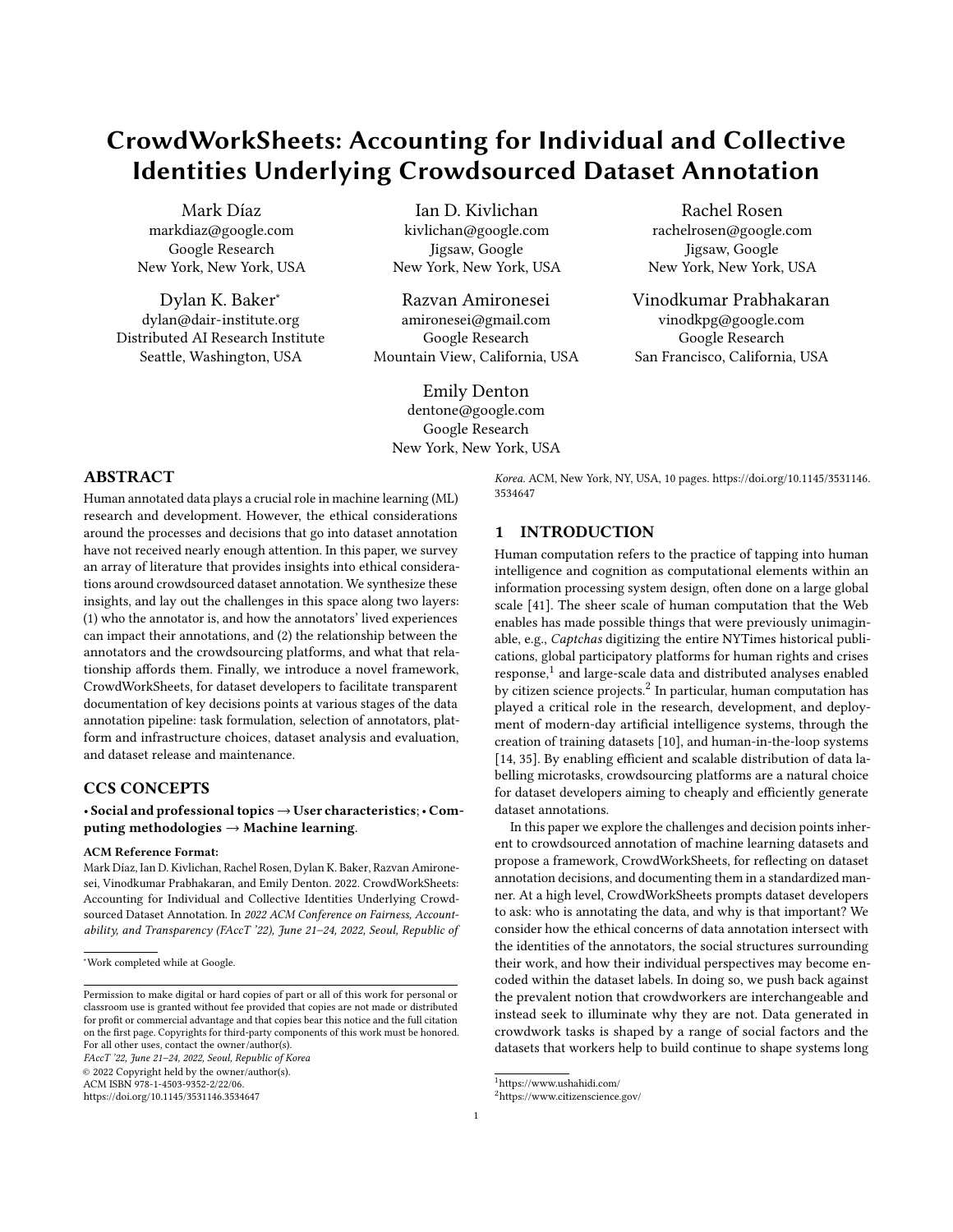after worker engagement ends. Processes of annotation thus impact future models built from this data; therefore, understanding the perspectives captured through data labeling is crucial to fully understanding these models and the potential social impact they can have.

Our work is motivated by, and extends, prior scholarship examining ethical considerations relating to crowdsourcing. For instance, Vakharia and Lease [\[57\]](#page-9-3) outline various kinds of challenges encountered in this space by analyzing and comparing seven different crowdsourcing platforms. In addition, Schlagwein et al. [\[49\]](#page-9-4) conducted extensive fieldwork, engaging crowdworkers, platform organizers, and requesters over the course of three years to uncover a range of ethical dilemmas relating to gig economy crowdsourcing. Shmueli et al. [\[54\]](#page-9-5) identified risks of harm to crowdworkers engaged in NLP tasks. Attending to ethical issues more broadly, Kocsis and De Vreede [\[32\]](#page-9-6) used value-sensitive design and transparency literature to develop a taxonomic framework of ethical considerations in crowdsourcing.

Our primary contribution is the introduction of CrowdWork-Sheets, a novel framework designed to facilitate critical reflection and transparent documentation of dataset annotation decisions, processes, and outcomes. CrowdWorkSheets complements and extends dataset development and documentation frameworks that have previously been developed in service of transparency, accountability, and reproducibility [\[6,](#page-8-2) [9,](#page-8-3) [17,](#page-9-7) [26,](#page-9-8) [27,](#page-9-9) [40,](#page-9-10) [42\]](#page-9-11), but focuses specifically on unique considerations relating to crowdsourced dataset annotation. Similar to recent dataset documentation frameworks that have tailored to specific domains (e.g. [\[44,](#page-9-12) [55\]](#page-9-13)), our work starts from a recognition of the limitations of "one-size-fits-all" solutions to ethical issues in dataset development. More specifically, we offer CrowdWorkSheets as a targeted intervention to address unresolved ethical problems in crowdsourcing that relate specifically to worker subjectivity and worker experiences.

The remainder of this paper is structured as follows. First, re review literature relating to (1) how annotators' individual and collective social experiences can impact their annotations, and (2) the relationship between the annotators and the crowdsourcing platforms, and what that relationship means for their ability to engage in fair work. Next, we introduce the CrowdWorkSheets considerations and documentation questions. Finally, we step through a hypothetical case study to illustrate how a dataset developer might use CrowdWorkSheets to document their decisions.

## 2 WHO IS ANNOTATING ML DATASETS AND WHY DOES IT MATTER?

The historical lineage of crowdsourced labor can be traced back to manufacturing innovation of piecework [\[2\]](#page-8-4)—a form of labor that produced the "unskilled worker" as the paradigmatic interchangeable component and which has been credited with giving rise to the productivity and ingenuity of American manufacturing [\[16\]](#page-8-5). In an analogous manner, crowdwork platforms are often designed to position crowdworkers as interchangeable [\[30\]](#page-9-14). While some forms of digital work can be decomposed and distributed, the presumption that crowdsourced dataset annotators exercise near-identical capacities of perception and judgement ignores the fact that social position, identity, and experience shape how annotators apply

knowledge. Yet, recent empirical work has revealed that dataset annotators are often treated as interchangeable in practice. For example, relatively little attention is given or documented about annotator positionality—how annotator social identity shapes their understanding of the world [\[18,](#page-9-15) [48\]](#page-9-16). Crowd workers are often selected by task requesters based on quality metrics, rather than on any socially defining features of their knowledge or experience. This is concerning; when crowd-sourced annotations are used to build datasets capturing subjective phenomena, such as sentiment or hate speech, annotators' values and subjective judgments shape the perspectives that machine learning models learn from in a manner that is wholly unaccounted for.

## 2.1 Accounting for the socio-cultural backgrounds of annotators

Understanding socio-cultural factors of an annotator pool—or even selecting annotators based on these factors—is important because annotator's identity and lived experience can impact how annotation questions are interpreted and responded to. More generally, subjective interpretations of a task can produce divergent annotations across different communities [\[53\]](#page-9-17). As Aroyo and Welty [\[5\]](#page-8-6) argue, the notion of "one truth" in crowdsourcing responses is a myth; disagreement between annotators, which is often viewed as problematic noise, can actually provide a valuable signal.

A variety of social, cultural, economic, and infrastructural factors contribute to the sociodemographic distribution of workers on any given platform. For example, as [\[22\]](#page-9-18) points out, the remote nature of crowdwork differentially attracts workers along gender lines, such as mothers who do crowdwork because it allows for an easier balance of childcare in comparison to other work. Other work similarly notes significant gender differences among workers who report engaging in crowdwork because they are only able to conduct work from their homes [\[7\]](#page-8-7). This leads to a different gender balance among crowdworkers in the United States than in many other parts of the world; crowdworkers in most of the world are disproportionately male, while in contrast over 60% of U.S. annotators are female [\[38\]](#page-9-19). Ipeirotis[\[29\]](#page-9-20) hypothesizes this to be due to the remote nature of the work, which attracts stay-at-home parents and unemployed or underemployed adults, who are more likely to be women. Additionally, health problems and disability are also a factor that cause many workers to only be able to work from home and motivates them to pursue crowd work [\[7\]](#page-8-7).

Since many crowdsourced annotator pools are sociodemographically skewed, there are implications for which populations and cultural values are represented in datasets and models [\[20\]](#page-9-21) as well as which populations face the challenges of crowdwork [\[22,](#page-9-18) [30\]](#page-9-14). Accounting for skews in annotator demographics is critical for contextualizing datasets and ensuring responsible downstream use. In short, there is value in acknowledging, and accounting for, worker's socio-cultural background—both from the perspective of data quality and societal impact.

## 2.2 Lived experiences of annotators as expertise

Just as substantive work experience lends valuable domain expertise for a given problem (e.g., annotation of medical imagery by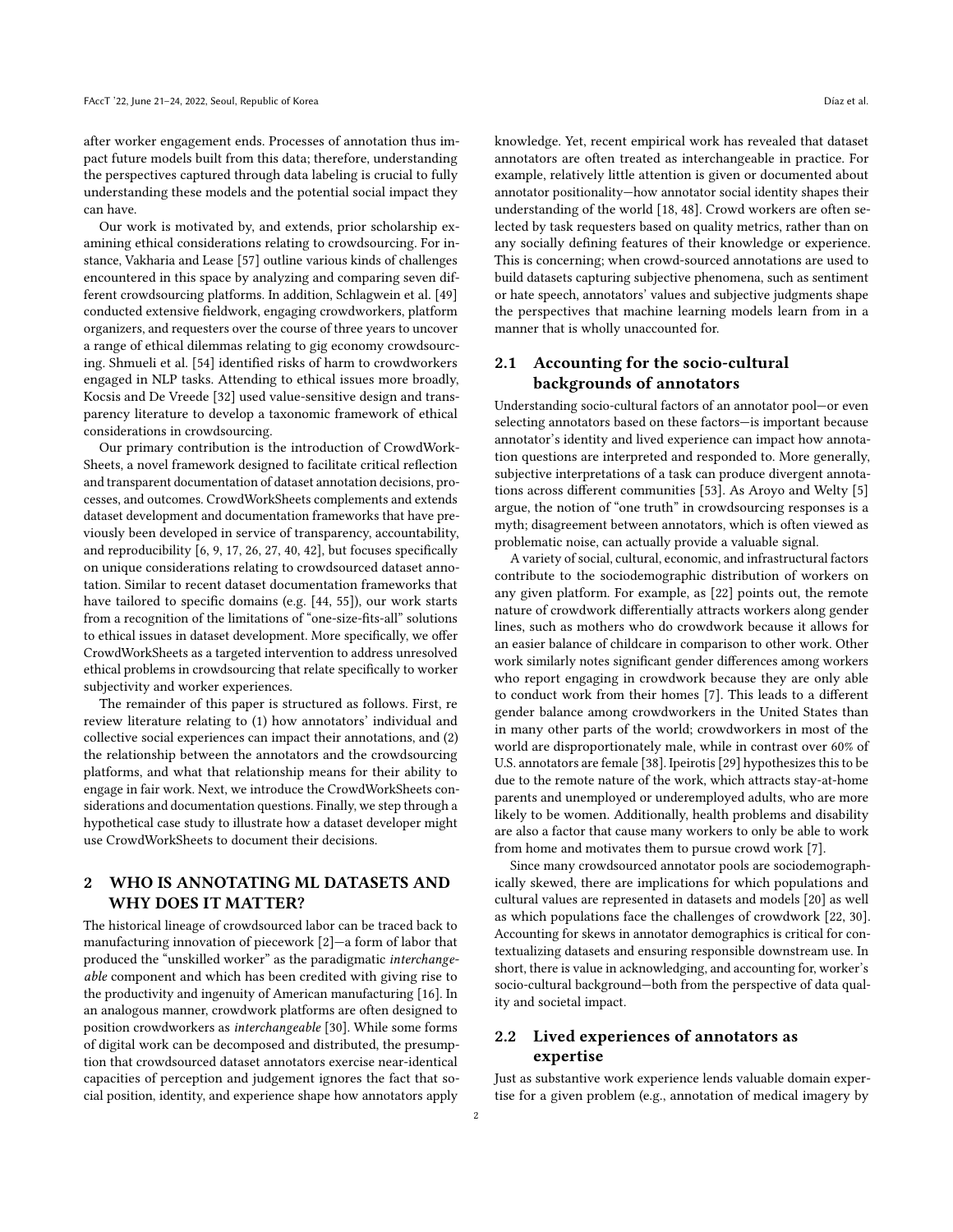a medical professional), lived experience with, and proximity to, a problem domain can provide a valuable source of expertise for dataset annotation. For example, women experience higher rates of sexual harassment online compared to men, and among those who have experienced online abuse, women are more likely to identify it as such [\[58\]](#page-9-22). This underscores the importance of considering raters' experience with gender-based harassment, when using crowdwork to annotate/moderate online harassment. Recent work has highlighted how the "average" rater, in terms of gender and other social characteristics, varies dramatically depending on which geographies raters are selected from [\[38\]](#page-9-19). Additionally, as a result of the previously mentioned sociodemographic differences among who is likely to conduct crowdwork, ratings on sexual harassment data, for example, may differ according to the geographic distribution of raters.

At the same time, relevant lived experience among annotators does not always fall along demographic lines. Waseem [\[59\]](#page-9-23) demonstrated that incorporating feminist and antiracist activists' perspectives into hate speech annotations yielded better aligned models. Similarly, Patton et al. [\[37\]](#page-9-24) demonstrated the importance of situated domain expertise—including contextualized knowledge of local language, concepts, and gang activity—when annotating Twitter images to detect pathways to violence among gang-involved youth in Chicago. They found that expert annotations (i.e., those from individuals situated in Chicago and with community ties) significantly diverged from those of graduate students who were scholars of social work and who were trained to perform the annotation task but who lacked this lived experience.

In summary, a core question to answer in data collection is how much annotator's identity, lived experience, and prior knowledge of a problem space matters for the task at hand, and how it impacts what the resulting dataset is intended to capture. While the aforementioned examples constitute relatively subjective tasks, even seemingly objective tasks such as annotating medical text vary surprisingly with annotator backgrounds and experience. Aroyo and Welty [\[5\]](#page-8-6) show that medical experts are more likely to erroneously identify medical relations as being expressed in text compared with non experts because the experts already know the relation is true based on knowledge external to the task. Their work underscores a need to examine annotator experience even in tasks that appear to be unambiguous or objective.

## <span id="page-2-1"></span>3 WORKER EXPERIENCES OF DATASET ANNOTATION

Another series of considerations are rooted in annotators' experiences with annotation work itself and how those experiences impact how they do their work. These include issues related to worker compensation, power imbalances in between worker and requester, and the structure of annotation work itself—all of which can pose barriers to crowdworker well-being and their ability to produce quality work.

#### 3.1 Compensation and working conditions

Compensation policies of crowdwork platforms should be a core aspect to consider when thinking about responsible data collection. For instance, in the U.S., there are currently no regulations around worker pay for crowdwork [\[7\]](#page-8-7), and the Fair Labor Standards Act that established the minimum wage, $3$  is not applicable for crowdworkers as they are independent contractors [\[52\]](#page-9-25). Reports on how much crowdworkers actually earn vary, but generally show an average lower than minimum wage [\[30\]](#page-9-14); surveys of workers from Amazon Mechanical Turk and Crowdflower place it on average between \$1 and \$5.5 per hour [\[7\]](#page-8-7) with a median wage of roughly \$2 / hour [\[24,](#page-9-26) [52\]](#page-9-25); only a small fraction of workers (4%) earn more than \$7.25 / hour [\[24\]](#page-9-26).

Recent research has also identified how crowdworking platforms often necessitate various kinds of unpaid labor from crowdworkers, which reduces overall wages. For example, one report found that for every hour of paid work, workers spend another 18 minutes on unpaid work, including searching for tasks [\[7\]](#page-8-7). Another recent study found that once daily invisible labor was accounted for, the median hourly wage for crowdworkers on Amazon Mechanical Turk dropped from \$3.76 to \$2.83 [\[56\]](#page-9-27). Workers often invest significant labor outside the platform itself to find tasks, relying on web browsers extensions and participating in crowd work forums [\[23,](#page-9-28) [31\]](#page-9-29). Time spent working is compounded by competition from other crowdworkers [\[52\]](#page-9-25), which can pressure workers to be constantly available to look for work [\[7\]](#page-8-7). The working conditions of crowdworkers are characterized by long working hours, partially as a result of this competition. As Berg [\[7\]](#page-8-7) notes, this conflicts with the work flexibility motivates many workers to choose crowd work.

Worker psychological safety is a particular area of concern. Crowdworkers who work on content moderation of user generated content often need to look at content that includes violent imagery or sexual and pornographic content [\[43\]](#page-9-30), or to transcribe conversations about trafficking children into sexual slavery [\[13\]](#page-8-8). In many cases, it is impossible to ascertain that a job may contain such content [\[13\]](#page-8-8). If crowdworkers find themselves upset or disturbed by this content, they have little recourse; often, workers need to sign non-disclosure agreements preventing them from talking to anyone about the awful things they must look at, even for support [\[43\]](#page-9-30). Additionally, raising concerns to their employers is quite difficult; both bureaucracy and physical distance (many of these workers are in the Global South) prohibit any direct lines of feedback or complaints. There is research available on the long-term impacts of viewing harmful user-generated content, but it is difficult to assess the full harm this causes to workers' well-being [\[43\]](#page-9-30).

#### 3.2 Power dynamics

Power dynamics between the requesters and annotators is another major challenge. Annotators are often heaviley distanced from those leading the development of datasets are requesting tasks, which can obfuscate working conditions. Top-down organizational structures often results in the workers viewing requesters as more informed as they are the ones who provided the data and the label schema [\[34\]](#page-9-31). Hence, instead of resolving ambiguities, workers are more likely to try to judge from the standpoint of the requester, often with limited exposure to the goals of the annotation. This contributes to the *portability trap* [\[51\]](#page-9-32): a "failure to understand how repurposing algorithmic solutions designed for one social context

<span id="page-2-0"></span><sup>3</sup>https://www.dol.gov/agencies/whd/flsa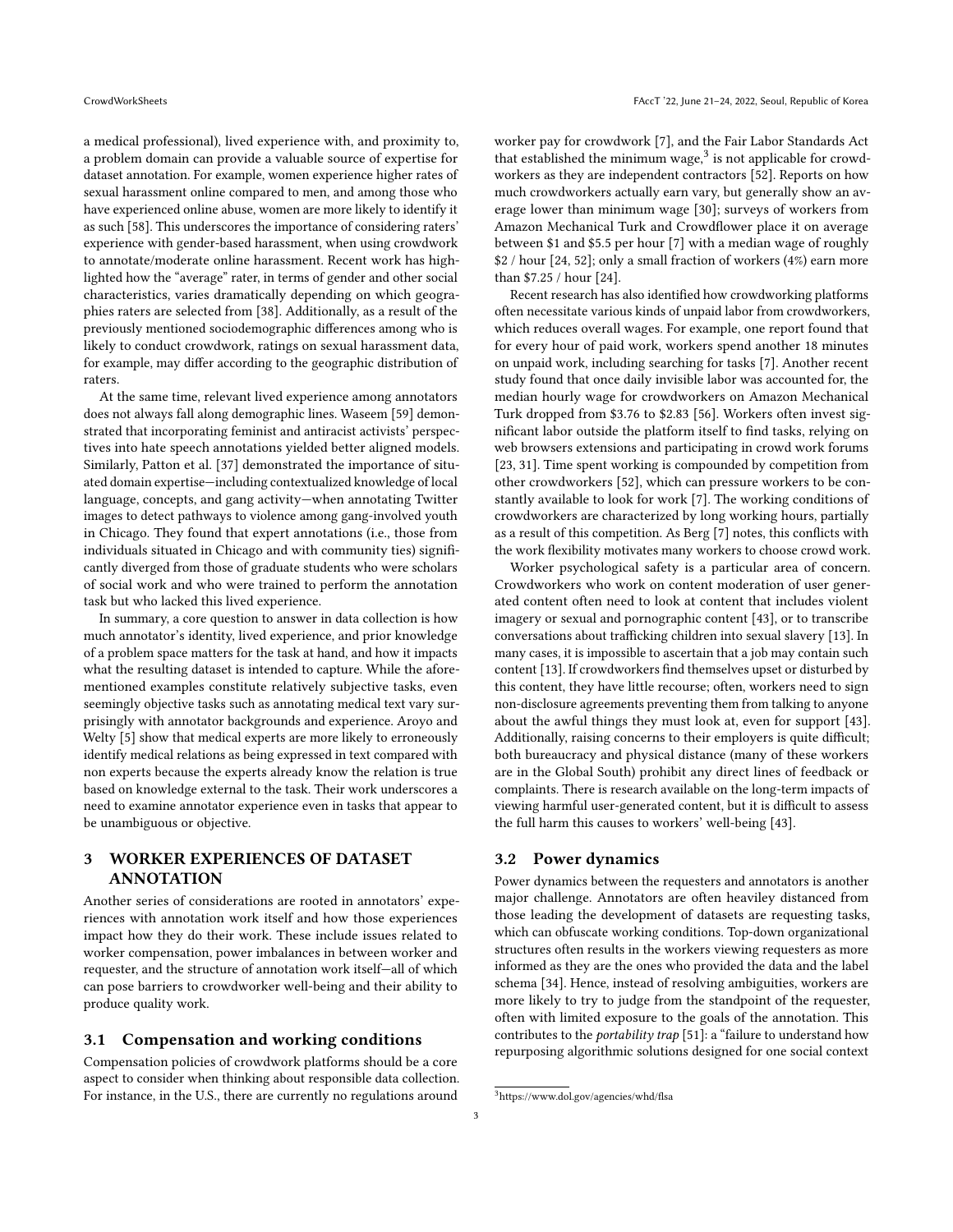may be misleading, inaccurate, or otherwise do harm when applied to a different context."

Power dynamics are also at play in the rejection of work: a large majority of crowdworkers (94% as per [\[7\]](#page-8-7)) have had work that was rejected or for which they were not paid. Yet, some platforms give requesters full rights over the data they receive, regardless of whether they accept or reject it, and workers have no way of taking legal action if requesters use rejected work anyway [\[30\]](#page-9-14); Roberts [\[43\]](#page-9-30) describes this system as one that "enables wage theft". Moreover, rejecting work and withholding pay is painful because rejections are often caused by unclear instructions and the lack of meaningful feedback channels. Many crowdworkers report that poor communication negatively affects their work [\[7\]](#page-8-7). Moreover, requesters get to choose whether the work is up to their standards before choosing whether to pay for it, even though rejections are often caused by unclear instructions and the very lack of feedback channels they refuse to provide [\[7\]](#page-8-7). Workers also feel powerless to speak up about perceived injustices from requesters or the platform; Amazon Mechanical Turk (AMT) users have reportedly had their accounts suspended for speaking negatively about Amazon [\[52\]](#page-9-25). Additionally, requesters can block users who offer them feedback without consequence [\[7\]](#page-8-7).

Power asymmetries also reflect global power dynamics. For instance, since technology development happens primarily in the West, human computation from the Global South is often relegated to the margins [\[47\]](#page-9-33). In particular, [\[47\]](#page-9-33) points out that the technical, social, ethical, and physical distance between the builders of a technology and the communities it is meant to serve is large, in such settings. [\[8\]](#page-8-9) has pointed out the potential of crowdsourcing to revolutionize civic participation in many developing countries to address complex challenges in governance around global issues such as climate change, poverty, armed conflict, and other crises. They also point out the challenges when it comes to employing crowdsourced interventions on the ground in the Global South. They note that systemic disparities endemic to local contexts are often reflected in who is represented in crowd; for instance, the digital crowd in the Global South tends to over-represent the elite, educated, young males who belong to the upper tiers of local social hierarchies.

Roberts [\[43\]](#page-9-30) compares the commercial content moderation work to the practice of developed nations offloading their hazardous ewaste refuse on countries in the Global South. Her interviewees characterized this work as "akin to being immersed in 'a cesspool' – feeling that they are within a pit of toxic matter and waste day in and day out". The metaphor goes further in highlighting the fact that digital content moderation when outsourced to countries in the Global South, serves to keep the digital refuse away from the field of vision of those in the Global North who are responsible for its existence, and for whom it was intended, in much the same way the rotting garbage and e-waste produced in the Global North is kept away.

On the other hand, some platforms have geographical blocking, which many non-Americans find problematic [\[7\]](#page-8-7) since it can be used to exclude them. This reinforces the dynamic where requesters in the United States get to decide which global perspectives they want to consider for their task, and which they want to disregard.

The anonymous and geographically distributed nature of crowdsourced annotation work imposes significant barriers to collective action on the part of dataset annotators. While some platforms offer communication spaces, such as discussion forums, for workers to communicate with one another, these platform-moderated spaces have been shown to be ineffective at supporting labor organizing or worker power [\[19\]](#page-9-34). In response, several tools have been developed independently from crowdwork platforms to support crowd workers. For example, TurkerNation, Turk Alert, MTurkGrind, and Reddit's /r/HITsWorthTurkingFor offer online forums for AMT workers to share information about well-paying work and share experiences with different requesters and Turkopticon [\[1,](#page-8-10) [30\]](#page-9-14) is a browser add-on that enables AMT workers to review and report requesters and view reviews from other workers. These tools can help workers overcome the information asymmetries built into the AMT platform [\[33\]](#page-9-35). Dynamo is another community platform designed specifically to support and enable collective action for AMT workers, creating "unities without unions" [\[46\]](#page-9-36). A 2015 study of the platform found that twenty-two ideas for action had been generated and two active campaigns had been initiated.

In summary, responsible data annotation requires careful consideration of the power dynamics that structure the working relationship between requesters, annotators, and the platforms.

## <span id="page-3-0"></span>4 CROWDWORKSHEETS: A DOCUMENTATION FRAMEWORK FOR CROWDSOURCED DATASET ANNOTATION

We now introduce our framework, CrowdWorkSheets, which outlines a series of considerations designed to guide the collection, use, and dissemination of crowd-sourced annotations and questions designed to elicit information about various decisions and outcomes. We have decomposed the framework into sections based on different parts of a typical dataset construction pipeline, from the formulation of tasks to dissemination of datasets.

### 4.1 Task formulation

First, we must ask: what are we asking annotators to do? Our considerations and documentation questions focus on many aspects of task formulation including which assumptions we make about annotators, how we handle ambiguity and subjectivity within our task, and how our task is ultimately framed and communicated.

While some tasks tend to pose objective questions with a correct answer (is there a human face in an image?), oftentimes datasets aim to capture judgement on relatively subjective tasks with no universally correct answer (is this piece of text offensive?). Moreover, even seemingly objective tasks can still be rife with ambiguity or corner-cases and ultimately require subjective judgements to be made on the part of annotators. As such, it is important to consider how questions afford varied interpretations or may require subjective judgements on the part of the annotators. Clarifying such aspects of of an annotation task as critical to ensuring a resulting dataset captures the aspects of human intelligence they are meant to capture. Moreover, as discussed in Section [3,](#page-2-1) a survey of crowdworkers on AMT found that many instances of work rejection were due to unclear instructions [\[7\]](#page-8-7).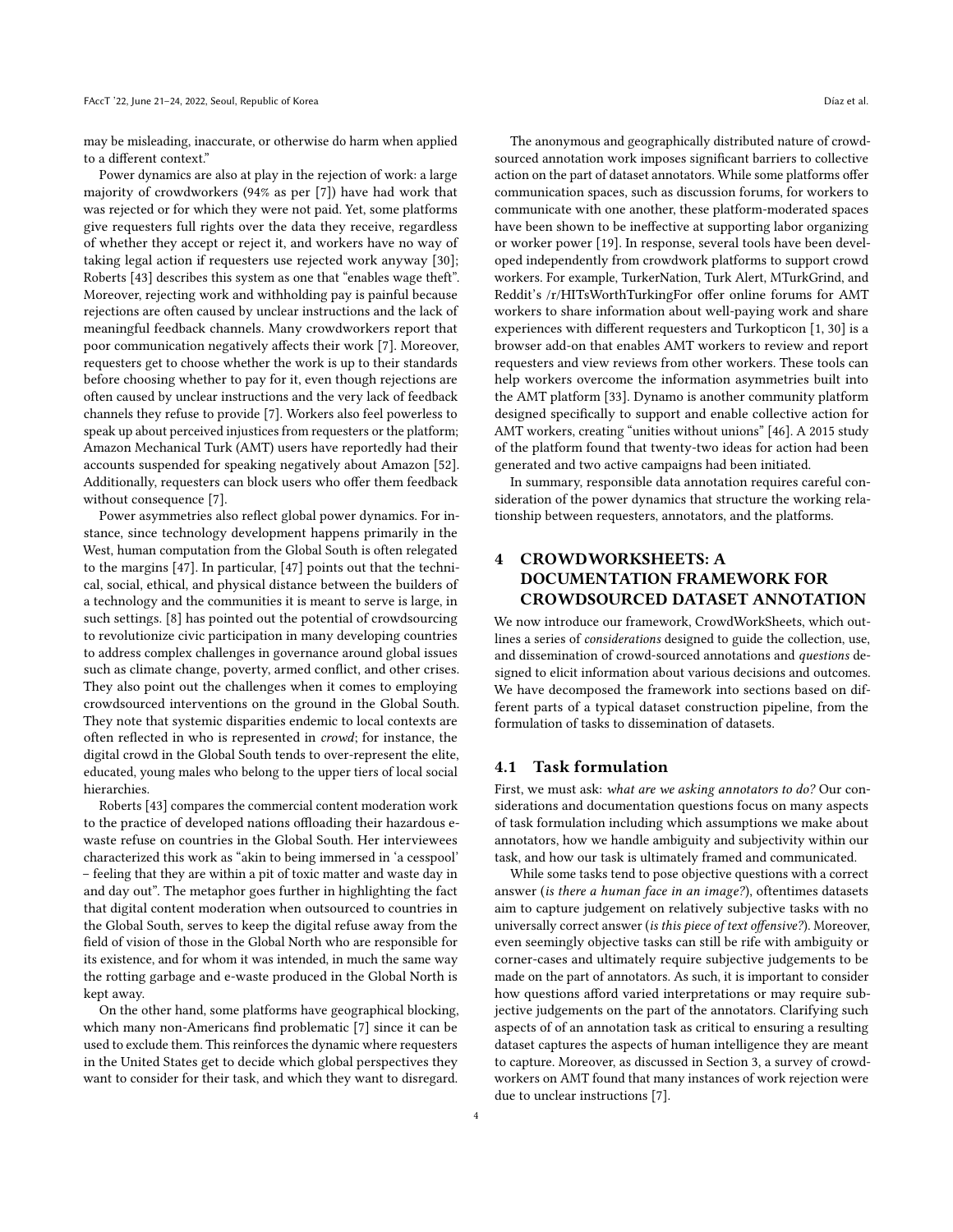While we discuss the nuances of annotator selection in greater depth in Section [4.2,](#page-4-0) tasks should be formulated based on considerations regarding who will be annotating data and what perspectives should (or should not) be included. Determinations should be tied to the purpose of dataset creation and the downstream use cases it is meant to serve, rather than what is convenient, efficient, or scalable. Some tasks may benefit from being informed by the annotators' lived experiences and thus may be designed to explicitly seek out such expertise. On the other hand, a dataset developer may want to frame task instructions so as to restrict the annotators from relying on their lived experiences, e.g. for a dataset meant to capture a set of policies defined by a platform.

Finally, when formulating a task, it is important to consider how much information to disclose to annotators about the task in advance. Some information may be essential to disclose in order to enable annotators to make informed decision regarding whether or not to accept the task. For example, disclosure of how data will be stored, packaged, and potentially published may be particularly important when sociodemographic, or other sensitive information, about annotators is being requested. Similarly, disclosure of risks relating to psychological harm should be included where appropriate.

Considerations

- Consider the role subjectivity plays in your annotation task. Remember that individuals with different social and cultural backgrounds might differ in their judgements.
- Consider the forms of expertise that should be incorporated through data annotation, including both formal disciplinary training and lived experience with the problem domain. Remember that insufficiently capturing this expertise in the annotator pool may carry risks for downstream model usage.
- Make sure task instructions are clear and unambiguous in order to prevent annotators from wasting time on a task where their work will be rejected due to misunderstandings. Consider assessing the task instructions in a small-scale setting prior to launching your full annotation task.
- Consider the personal information you are collecting from annotators and the potential ethical or privacy risks that may accompany such collection.
- Consider the amount of information you disclose to annotators prior to engagement with the task and ensure annotators have an opportunity to make informed decisions based on any potential risks the task carries.

Documentation questions

- (1) At a high level, what are the subjective aspects of your task?
- (2) What assumptions do you make about annotators?
- (3) How did you choose the specific wording of your task instructions? What steps, if any, were taken to verify the clarity of task instructions and wording for annotators?
- (4) What, if any, risks did your task pose for annotators and were they informed of the risks prior to engagement with the task?
- (5) What are the precise instructions that were provided to annotators?

#### <span id="page-4-0"></span>4.2 Selecting annotators

Next, we ask: who is annotating the data? While there is no single "correct" way to assemble an annotator pool, the selection of an annotator pool is a highly consequential decision. Since annotators from different communities can produce significantly different annotations given the same task [\[53\]](#page-9-17), it is important to recognize that annotator selection may have a significant impact on the labels of your dataset. With this in mind, it is important to consider the intended use of the datasets—which communities will be most impacted by models built from the data, and which communities could be harmed the most by resulting biases present if they are not represented in the annotator pool?

In some cases, social identities of annotators indicate a form of expertise relevant to our task so it may be prudent to select annotators based on self-identified sociodemographic factors. In other cases, it may be important to select annotators based on other forms of expertise or experience with a problem domain. Understanding one's desired annotator pool may subsequently impact decisions regarding platform selection, as different platforms offer differing degrees of flexibility to assemble custom annotator pools.

While selecting annotators based on sociodemographic factors may help ensure a dataset reflects perspectives of certain groups, targeted data collection efforts—particularly those oriented towards the inclusion of marginalized groups—are not without risk. For example, [\[11\]](#page-8-11) discuss how the mere inclusion of marginalized groups within a dataset, without sufficient attention to broader considerations of data capture and use, can operate as a form of "predatory inclusion"[4](#page-4-1) . Discourses of inclusion can serve to "further rather than subvert vulnerability to what might more broadly be called 'data violence'" [\[25\]](#page-9-37). From a privacy perspective, if sociodemographic information is collected and published with a dataset, developers should take extra care to mitigate risks of unintentionally making annotators identifiable.

Considerations

- While there are multiple valid ways to assemble an annotator pool, remember that annotators are not interchangeable, and that the decisions in this stage can heavily impact the final dataset.
- Consider the ways in which social identities of annotators may relate to the forms of expertise important for the task.
- Consider the intended usage contexts of the dataset, and the marginalized communities therein, when choosing which annotators to be prioritized to be included.
- Consider how labor practices intersect with the choice of who the annotators are. For example: if female annotators make up the majority, as they do in the U.S. [\[38\]](#page-9-19), consider how fair payment, or a lack thereof, could impact this group. Documentation questions

(1) Are there certain perspectives that should be privileged? If so, how did you seek these perspectives out?

- (2) Are there certain perspectives that would be harmful to include? If so, how did you screen these perspectives out?
- (3) Were sociodemographic characteristics used to select annotators for your task? If so, please detail the process.

<span id="page-4-1"></span><sup>&</sup>lt;sup>4</sup>The term "predatory inclusion" has been used to describes modes of inclusion that are extractive and predatory in nature in other domains (e.g. [\[50\]](#page-9-38))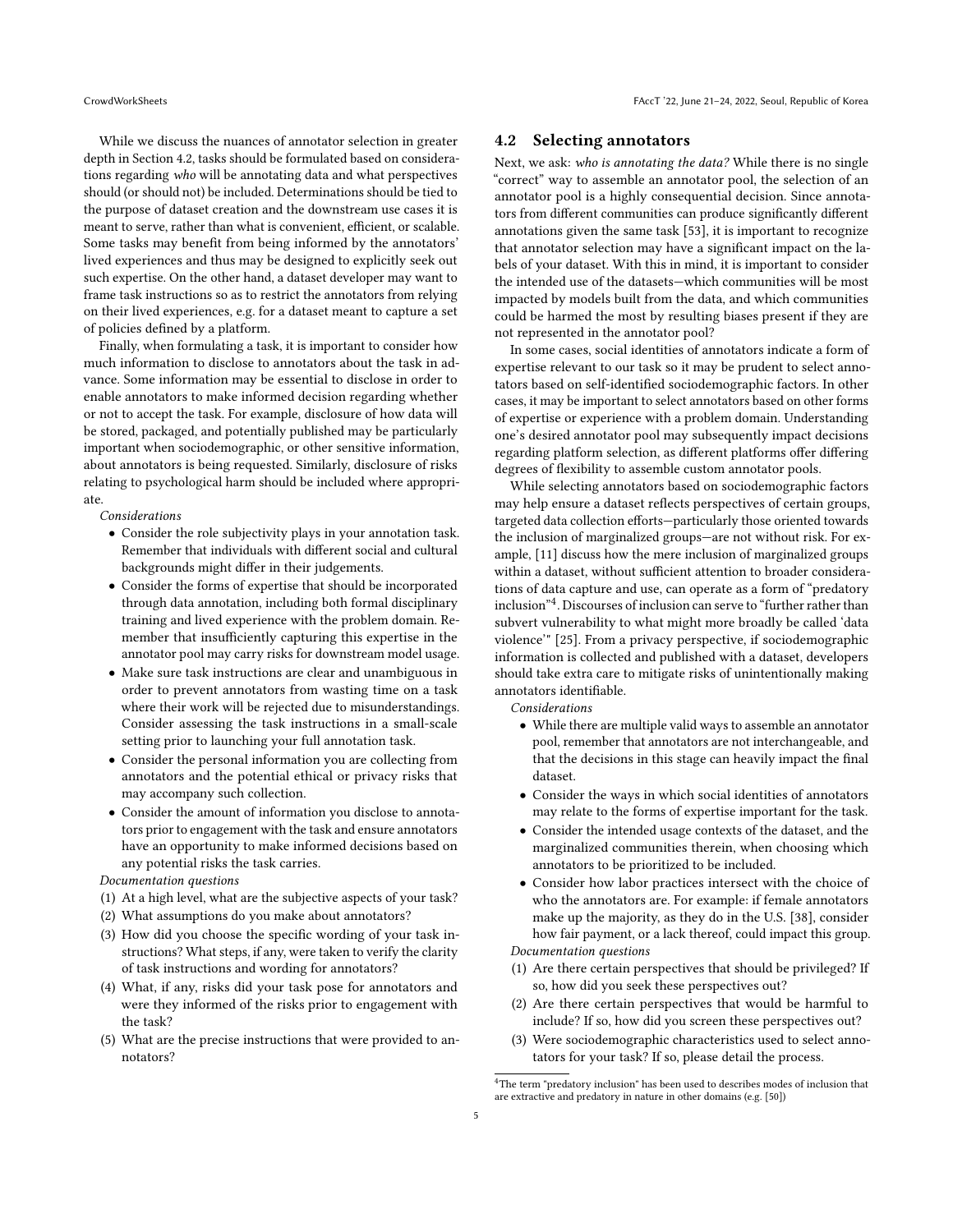- (4) If you have any aggregated sociodemographic statistics about your annotator pool, please describe.
- (5) Do you have reason to believe that sociodemographic characteristics of annotators may have impacted how they annotated the data? Why or why not?
- (6) Consider the intended context of use of the dataset and the individuals and communities that may be impacted by a model trained on this dataset. Are these communities represented in your annotator pool?

## 4.3 Platform and infrastructure choices

Next, we ask, under what conditions are data annotated? As described in Section [3,](#page-2-1) platform policies around compensation and power asymmetries play a huge role in shaping worker experiences and the quality of work that annotators produce. Different platforms offer different affordances for communication between task requesters and annotators, which might impact the extent to which task requesters can incorporate annotator feedback into the task framing or annotator guidelines. Different platforms also impose different minimum-pay constraints; requesters may want to support platforms that uphold fair pay standards. Additionally, requesters should be mindful of potential differences between legal minimum wages and a living wage [\[21\]](#page-9-39). Separately from the platform, task creators should be aware of worker pay per hour; some platforms may only offer requesters the option to select pay per item for an annotation task, and the defaults may be set low. Task creators should take care when estimating work time per item to ensure they are paying workers fairly. Another thing to consider when choosing a platform for data annotation is how well that platform supports rater psychological safety. Some platforms provide more affordances than others for crowdworkers to seek out support if they are experiencing distress, or if they otherwise have questions or feedback for requesters.

Considerations

- Consider platform's underlying annotator pool and the options they provide to source specialized rater pools, and whether they enable you to curate an appropriate pool of annotators (e.g. considering sociodemographic factors or domain expertise).
- Consider comparing and contrasting the minimum pay requirements established across different platforms. You may choose to support a platform that upholds fair pay standards.
- Consider the extent to which you would like to establish a channel of communication and feedback between your team and the annotators. Platform mediated channels of communication can give annotators an opportunity to provide feedback on confusing instructions, or otherwise seek out support.

Documentation questions

- (1) What annotation platform did you utilize?
- (2) At a high level, what considerations informed your decision to choose this platform?
- (3) Did the chosen platform sufficiently meet the requirements you outlined for annotator pools? Are any aspects not covered?
- (4) What, if any, communication channels did your chosen platform offer to facilitate communication with annotators? How did this channel of communication influence the annotation process and/or resulting annotations?
- (5) How much were annotators compensated? Did you consider any particular pay standards, when determining their compensation? If so, please describe.

#### 4.4 Dataset analysis and evaluation

Once data instances are annotated, what do we do with the results? This section focuses on considerations related to the process of converting the "raw" annotations into the labels that are ultimately packaged in a dataset. A common practice in building crowdsourced annotations for discrete labeling tasks is to obtain multiple annotator judgements that are then aggregated (e.g., through majority voting) to obtain a single "ground truth" that is released in the dataset [\[45\]](#page-9-40). However, the disagreements between annotators may embed valuable nuances about the task [\[4,](#page-8-12) [36\]](#page-9-41). Aggregation, in such cases may obscure such nuances, and potentially exclude perspectives from minority annotators [\[39\]](#page-9-42). It is thus critical to consider uncertainty and disagreement between annotators, and potentially leverage this as a signal, to avoid losing nuanced and diverse opinions in the aggregation process. It might be important to analyze how annotators disagree along sociodemographic lines in order to be able to share this information with potential users of the dataset, so they can best understand how to represent these diverse perspectives in their use of the data.

Considerations

- Consider including uncertainty or disagreement between annotations on each instance as a signal in the dataset.
- Consider analyzing systematic disagreements between annotators of different sociodemographic groups in order to better understand how diverse perspectives are represented.
- Consider how the final dataset annotations will relate to individual annotator responses. For instance, one option is to release only the aggregated labels, e.g. through a majority vote. Consider what valuable information might be lost through such aggregation.

Documentation questions

- (1) How do you define the annotation quality in your context, and how did you assess quality in your dataset?
- (2) Have you conducted any analysis on disagreement patterns? If so, what analyses did you use and what were the major findings?
- (3) Did you analyze potential sources of disagreement?
- (4) How do the individual annotator responses relate to the final labels released in the dataset?

#### 4.5 Dataset release and maintenance

Finally, it is critical to consider what is the future of the dataset? Data exists within an ever-changing world, and should be viewed and used in that context. Users of the dataset now and in the future should understand the limitations of the data based on when and how it was collected. For example, a dataset may require periodic updates to remain robust to new slang or changes in language use over time. In addition, annotation tasks may be predicated upon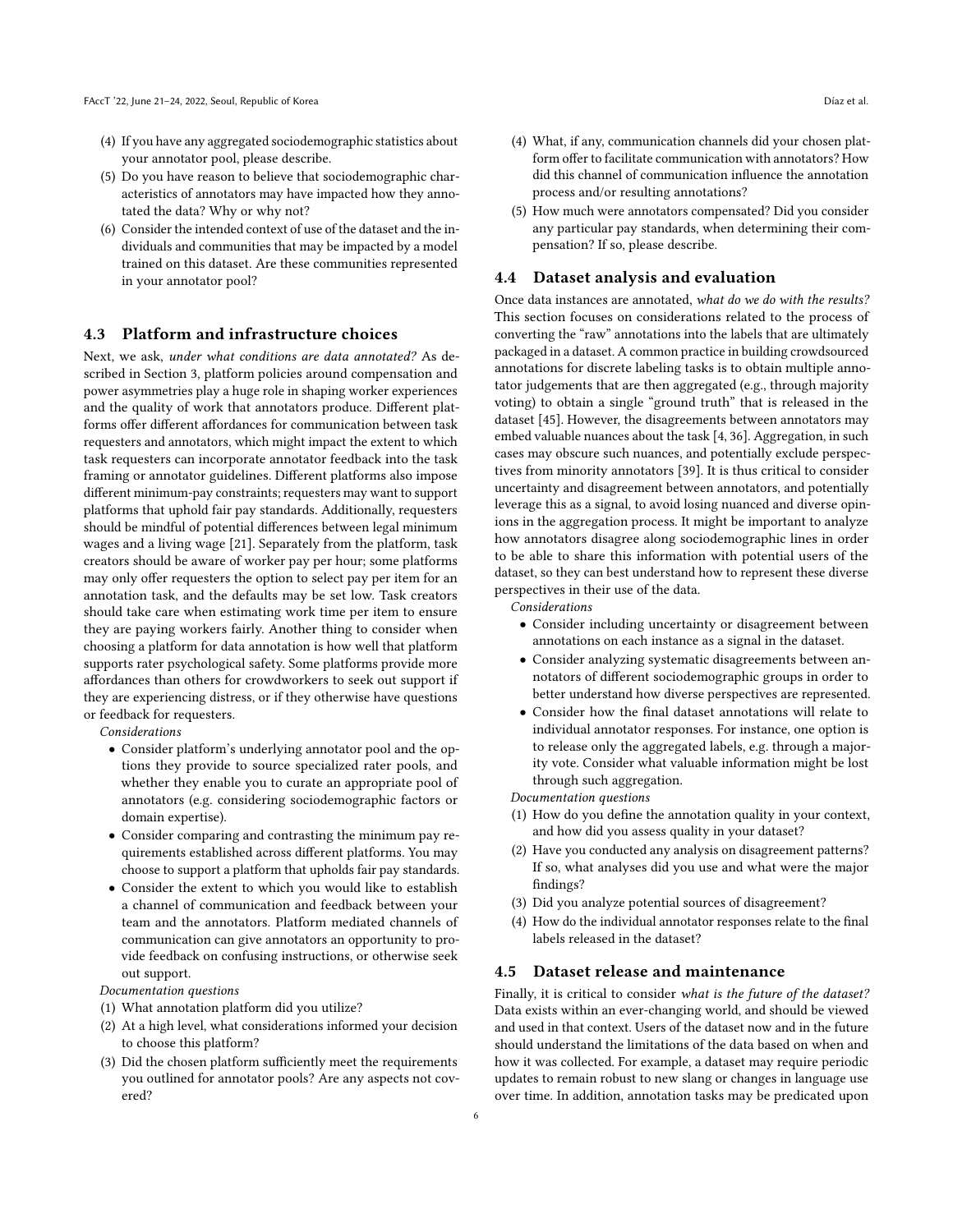legal definitions or medical standards that may change according to decisions by institutions or governing bodies.

Considerations

- Consider designing and sharing a dataset maintenance plan [\[28\]](#page-9-43).
- Consider potential conditions under which annotations may become outdated or less useful.

Documentation Questions:

- (1) Do you have reason to believe the annotations in this dataset may change over time? Do you plan to update your dataset?
- (2) Are there any conditions or definitions that, if changed, could impact the utility of your dataset?
- (3) Will you attempt to track, impose limitations on, or otherwise influence how your dataset is used? If so, how?
- (4) Were annotators informed about how the data is externalized? If changes to the dataset are made, will they be informed?
- (5) Is there a process by which annotators can later choose to withdraw their data from the dataset? Please detail.

## 5 CASE STUDY

We now present a *hypothetical* case study to demonstrate how our considerations outlined in Section [4](#page-3-0) might be incorporated in practice and how dataset annotation decisions might be documented using CrowdWorkSheets. Responses to documentation questions are not intended to be prescriptive, nor are they completely comprehensive. Instead, they should be considered as one of many valid responses to this line of inquiry, and as a way to provoke further thought and discussion.

In this hypothetical case study, we take our goal to be the development of a benchmark dataset for public release to support academic research in social media content moderation. A Twitter corpus of 20,000 English-language tweets has been collected and we seek to label each tweet independently on a four-point "toxicity" scale defined in [\[12\]](#page-8-13).

#### Task Formulation

At a high level, what are the subjective aspects of your task? Judgements of toxicity of online comments is highly subjective. What makes a tweet harmful or hurtful varies greatly not only by the literal content of the tweet, but by the context surrounding it. In our task setup, tweets are presented to annotators in isolation, so they do not have access to the overall context of the online conversation. As such, we anticipate that annotators may infer surrounding context and make subjective judgements based on this inference.

What assumptions do you make about annotators? Some of the key assumptions we make of our annotators:

- Annotators that claim proficiency in English and familiarity with social media have enough context to reasonably interpret the task.
- By giving a clear understanding of the goals of this work and explicitly indicating that this is a subjective task where disagreement is expected, we will increase the likelihood that annotators will allow their lived experiences to inform how they label toxicity.
- By paying well, we will increase the likelihood that annotators will take time to think through particularly challenging examples.

#### How did you choose the specific wording of your task instructions? What steps, if any, were taken to verify the clarity of task instructions and wording for annotators?

To align with existing research in the area, we've chosen to give annotators an existing definition of toxicity, as "rude, disrespectful or otherwise likely to make someone leave a discussion" [\[3\]](#page-8-14). To settle on a final task wording, our research team first completed 50 annotation tasks each to identify any obvious challenges applying this definition. We then ran several small pilot studies with slightly varying task instructions, and allowed annotators the option to give feedback on aspects that were unclear. Looking over these results, we settled on the question phrasing that yielded the least reported confusion. We intentionally chose to leave our definition of toxicity somewhat open to interpretation, operating under the understanding that being overly specific in task instructions for subjective work does not improve response quality [\[5\]](#page-8-6). We also explicitly informed annotators that we expect a variety of interpretations of each comment, and that we were looking for their personal best judgements in the given situation. To motivate thoughtful responses, we chose to pay well above minimum page and gave annotators a clear idea of the ultimate purpose of their work. However, we know that it is inevitable that some annotators will simply give answers they think we want as quickly as possible. While we screen out responses below a minimum duration, it's impossible to ensure every answer is honest and thoughtful. We assume that these responses are randomly distributed; we leave it up to dataset users to do further analysis.

#### What, if any, risks did your task pose for annotators and were they informed of the risks prior to engagement with the task?

Our task required annotators to read text that potentially contained hate speech, slurs, and other harmful content. As such, the task posed a risk of psychological harm to annotators. Moreover, given that we selected annotators who had previously experienced online harassment, there is a potential for the task to trigger an emotional response related to past trauma. We informed annotators about this risk prior to the start of the task. We also informed annotators that we would be requesting sociodemographic information in order to assess disagreement across different groups. We outlined our data storage policy and steps we took to prevent responses from being linked to sociodemographic information.

#### What are the precise instructions that were provided to annotators?

The final task instructions used for data collection reflected in the released data is available at HypotheticalTaskInstructions.com.

#### Selecting Annotations

#### Are there certain perspectives that should be privileged? If so, how did you seek these perspectives out?

We want to privilege the perspectives of annotators who have personally experienced online harassment or hold marginalized identities that are often targeted online. To this end, we included screening questions such that our annotator pool consisted of raters who have direct experience with online harassment. We intentionally defined "direct experience" very broadly to capture a wide range of experiences, intending to include annotators who've been personally harassed by others via online channels, who've encountered online content that threatened or disparaged identities they share, who have experience moderating online forums, or who have felt otherwise personally affected by harmful online content.

#### Are there certain perspectives that would be harmful to include? If so, how did you screen these perspectives out?

We believe that there are many harmful worldviews annotators might hold that we do not want captured by our annotations; we do not want to employ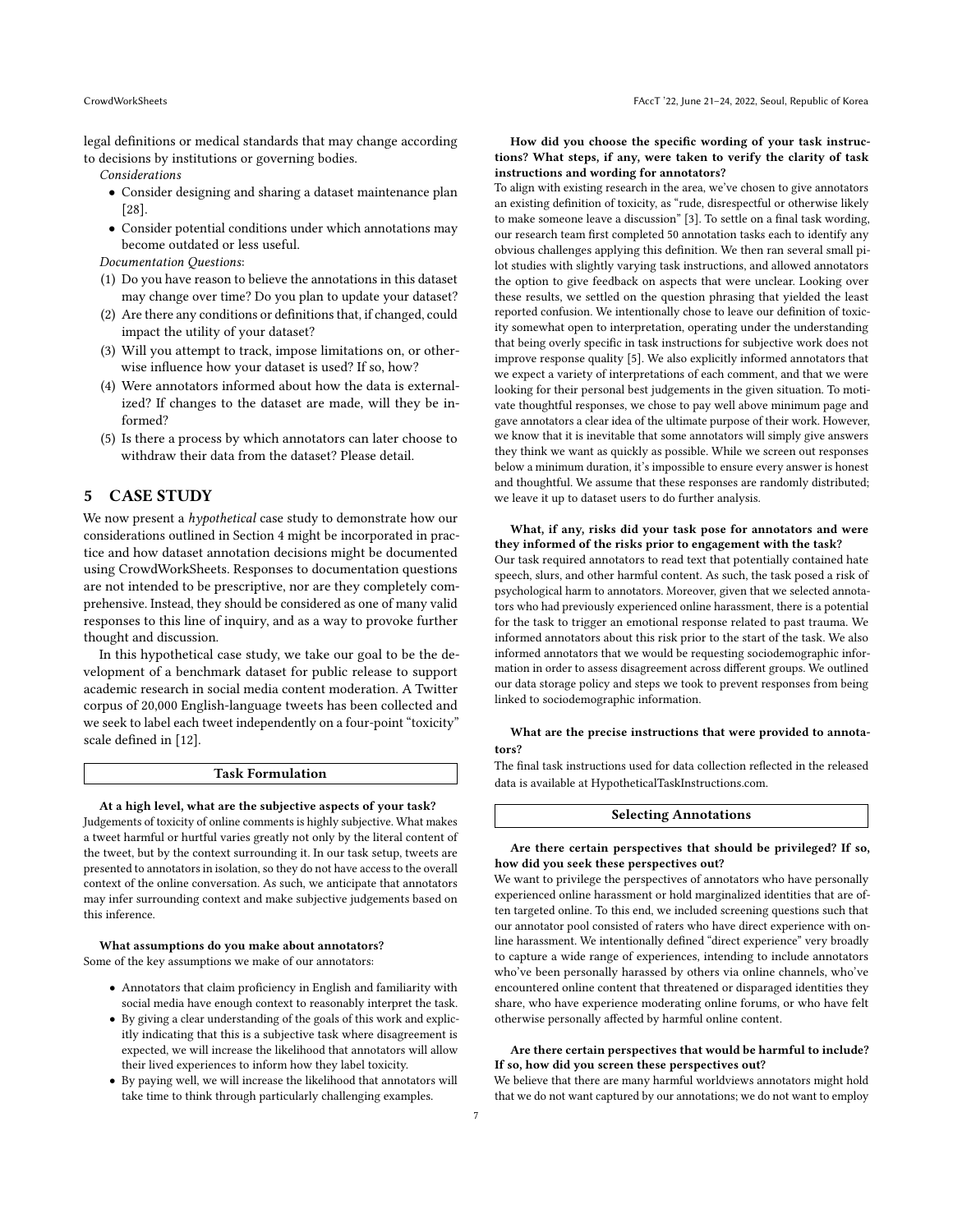annotators who participate in hateful online communities, for example. To attempt to account for this, we identified several tweets that we agreed were unambiguously toxic, and screened out any annotators that did not label these as toxic.

#### Were sociodemographic characteristics used to select annotators for your task? If so, please detail the process.

In addition to screening for annotators who have previously experienced online harassment, we selected annotators based on self-identified gender and age. We aimed for an approximately gender balanced pool and we selected for at least 10% of the annotators to be older than 65 years old. Because annotators were sourced from multiple geographic regions, we could not easily specify thresholds for racial or ethnic diversity; however, because we are screening for annotators who have experienced harassment online, we achieved decent representation among marginalized groups.

#### If you have any aggregated sociodemographic statistics about your annotator pool, please describe.

We first selected annotators who indicated that they had previously experienced online harassment. This resulted in a pool that is disproportionately composed of women and people of color compared with platform demographics. More specific demographic breakdowns are available with the released dataset.

#### Do you have reason to believe that sociodemographic characteristics of annotators may have impacted how they annotated the data? Why or why not?

Yes, we believe that annotators who have themselves experienced online harassment may be more likely to identify tweets as toxic. Based on rates of reported experience with hate speech attacks, we also expect that these annotators will disproportionately be members of marginalized social groups in their respective geographic region.

#### Consider the intended context of use of the dataset and the individuals and communities that may be impacted by a model trained on this dataset. Are these communities represented in your annotator pool?

Our intended audience is researchers studying English-language online content moderation, although we can anticipate that our work may have impact within industry. Content moderation has far-reaching and pervasive influence on online discourse, which impacts a wide range of individuals and communities. Not everyone is equally vulnerable to the worst impacts of toxic language online, so we specifically selected for an annotator pool where this more vulnerable population is represented.

#### Platform and Infrastructure Choices

What annotation platform did you utilize? We're using HypotheticalPlatform.

#### At a high level, what considerations informed your decision to choose this platform?

We have selected HypotheticalPlatform for several reasons: First, they are a generally reliable platform with a history of high data quality. Second, they are able to guarantee that annotators are paid at or above a living wage. Third, their platform's interface allows annotators to easily communicate feedback and concerns. And finally, their platform allows us to make ample use of screening questions to select the annotator pool for our main body of work.

#### Did the chosen platform sufficiently meet the requirements you outlined for annotator pools? Are any aspects not covered?

We were able to meet all of our requirements for annotator pools through the use of many screening and demographic questions. The main trade-off we made to accomplish this is in cost; to pay annotators well, including for their time answering screening questions, we set a limit on the number of tweets we could label.

#### What, if any, communication channels did your chosen platform offer to facilitate communication with annotators? How did this channel of communication influence the annotation process and/or resulting annotations?

We included a free response section at the end of our survey to allow feedback from annotators. In our pilot studies, we used this to clarify our task instructions. In the full study, most annotators left this blank, so we chose to leave them out of the final dataset.

#### How much were annotators compensated? Did you consider any particular pay standards, when determining their compensation? If so, please describe.

Informed by the 2020 results of the MIT Living Wage Calculator [\[21\]](#page-9-39), we aimed for annotators to take home at least \$25/hr on our work, with the goal of comfortably reaching a living wage for a single adult with no dependents, and decrease the pressure to complete tasks as quickly as possible. Annotators were paid \$6.25 for labeling a batch of 40 tweets, designed to take no more than 15 minutes, and verified over the course of the annotation job.

#### Dataset Analysis and Evaluation

How do you define the quality of annotations in your context, and how did you assess the quality in the dataset you constructed? We assessed quality along several dimensions, each of which had an associated question in each 40-question batch:

- Attention: We included 1 attention check question was introduced that instructs the annotator to give a particular response so ensure annotators are reading each question;
- Self-consistency: We included 2 duplicated questions within each batch, to ensure annotators were actually reading each tweet and being self-consistent in their responses.
- Alignment with pre-defined ratings: We included several 2 tweets that the research team had pre-labeled as unoffensive and highly offensive. We chose tweets for which we would expect no disagreement from annotators.

We removed from the final dataset all batches where 2 or more of these 5 data quality questions were incorrectly answered. This ultimately accounted for 12% of our data.

Have you conducted any analysis on disagreement patterns? If so, what analyses did you use and what were the major findings? While the main purpose of this work is data collection and not analysis, we did conduct very preliminary analyses as a starting point for dataset users. We ran standard inter-annotator agreement metrics and found a relatively low interannotator agreement across all raters (Fleiss'  $\kappa = 0.25$  [\[15\]](#page-8-15)). However, we do not believe this to be an issue of data quality—when we looked at the data aggregated along different demographic axes, we found many demographic groups with high interannotator agreement whose annotations differ significantly from the majority opinion.

#### Did you analyze potential sources of disagreement?

In our preliminary analysis, we looked at a few annotator demographics as a source of disagreement. There are a myriad of other factors one could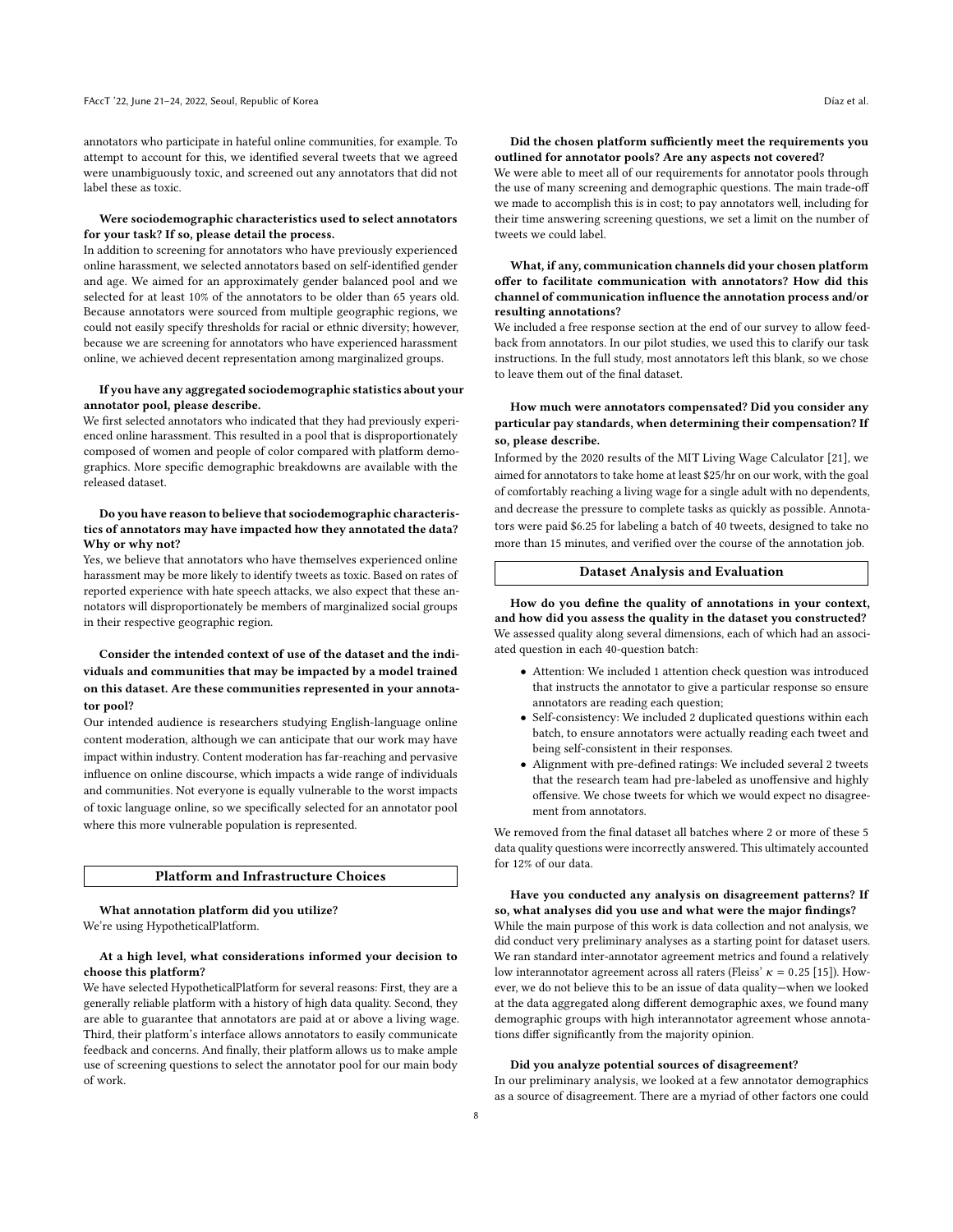analyze with respect to disagreement—tweet topic, presence or absence of particular words, or how quickly annotators responded, for example—but as this is intended to be released as a research dataset, we have not conducted all of these analyses.

#### How do the individual annotator responses relate to the final labels released in the dataset?

After bucketing annotator demographics such that no annotator was uniquely identifiable, we released all responses, attached to the demographics of the annotator that gave each response. We chose not to aggregate responses into final tweet toxicity labels, and instead leave this to dataset users to aggregate in a way that's appropriate for their use case.

#### Dataset Release and Maintenance

#### Do you have reason to believe the annotations in this dataset may change over time? Do you plan to update your dataset?

The relevancy of and perceptions about tweets will certainly change over time. In an effort to remind dataset users that this data should be taken in its temporal context, we include the month and year that each tweet was (a) written and (b) annotated as meta-data. However, as a longer-term strategy, we are also open-sourcing and making public all parts of our annotation pipeline, including rater instructions, data formatting schemes, and information on how to coordinate with our data labeling partners. We will publicly extend an open invitation to future collaborators who want to reuse our pipeline to annotate more data. If this pipeline is used and our guidelines followed satisfactorily, we will append future annotations to our existing dataset.

#### Are there any conditions or definitions that, if changed, could impact the utility of your dataset?

Over time we expect societal views to deviate somewhat from the annotations collected. For example, it will not capture any shifts in attitude regarding language targeting social groups that may be considered marginalized in the future but that are not considered marginalized today.

#### Will you attempt to track, impose limitations on, or otherwise influence how your dataset is used? If so, how?

To access the data, we require dataset users indicate their affiliation, contact information, and use case. The research team will be assessing uses on a case-by-case basis, with particular attention given to risks associated with use cases that explicitly include sociodemographic data in their modeling. We also ask that any publications cite our dataset release paper so we can track academic uses of the dataset. Our full data license if available at HypotheticalDataLicense.com.

#### Were annotators informed about how the data is externalized? If changes to the dataset are made, will they be informed?

Annotators were informed that this data will be released as a research dataset prior to engaging in the task. We allowed raters to opt in to an email list that with share updates about data release an availability. This site will contain an automatically-updated list of papers that cite our dataset release paper.

#### Is there a process by which annotators can later choose to withdraw their data from the dataset? If so, please detail.

By design, we have no mechanisms of linking individual annotators to specific responses, and so have no option for annotators to withdraw their annotations form our dataset. We make this explicit to the annotators, and allow them to stop answering questions at any point if they decide they no longer want to continue.

## 6 CONCLUSION

In this work, we challenge the common portrayal of dataset annotators as interchangeable. Rather, we argue, their individual histories and experiences bring unique perspectives to the table that can become encoded in the overall dataset in a significant ways. Therefore, it becomes imperative to consider how the process of selecting annotators, and their experience working on annotation, is documented alongside other aspects of dataset development. Towards this end, we introduced CrowdWorkSheets, a framework for reflecting on and documenting key decision points of crowdsourced dataset development, and a set of recommendations for dataset developers. While this framework is oriented towards individual dataset developers, we also recognize the role large institutions can play in shifting incentives to engage with these recommendations, e.g. incentivizing transparent dataset documentation through conference submission and reviewer guidelines.

Funding: This research was supported by Google.

## **REFERENCES**

- <span id="page-8-10"></span>[1] 2008. Turkopticon. [https://turkopticon.net/.](https://turkopticon.net/) Accessed: 2021-07-21.
- <span id="page-8-4"></span>[2] Ali Alkhatib, Michael S. Bernstein, and Margaret Levi. 2017. Examining Crowd Work and Gig Work Through The Historical Lens of Piecework. In Proceedings of the 2017 CHI Conference on Human Factors in Computing Systems (Denver, Colorado, USA) (CHI '17). Association for Computing Machinery, New York, NY, USA, 4599–4616.<https://doi.org/10.1145/3025453.3025974>
- <span id="page-8-14"></span>[3] Lora Aroyo, Lucas Dixon, Nithum Thain, Olivia Redfield, and Rachel Rosen. 2019. Crowdsourcing Subjective Tasks: The Case Study of Understanding Toxicity in Online Discussions. In Companion Proceedings of The 2019 World Wide Web Conference (San Francisco, USA) (WWW '19). Association for Computing Machinery, New York, NY, USA, 1100–1105.<https://doi.org/10.1145/3308560.3317083>
- <span id="page-8-12"></span>[4] Lora Aroyo and Chris Welty. 2013. Crowd truth: Harnessing disagreement in crowdsourcing a relation extraction gold standard. WebSci2013. ACM (2013).
- <span id="page-8-6"></span>[5] Lora Aroyo and Chris Welty. 2015. Truth Is a Lie: Crowd Truth and the Seven Myths of Human Annotation. AI Magazine 36, 1 (Mar. 2015), 15–24. [https:](https://doi.org/10.1609/aimag.v36i1.2564) [//doi.org/10.1609/aimag.v36i1.2564](https://doi.org/10.1609/aimag.v36i1.2564)
- <span id="page-8-2"></span>[6] Emily M. Bender and Batya Friedman. 2018. Data Statements for Natural Language Processing: Toward Mitigating System Bias and Enabling Better Science. Transactions of the Association for Computational Linguistics 6 (2018), 587–604. [https://doi.org/10.1162/tacl\\_a\\_00041](https://doi.org/10.1162/tacl_a_00041)
- <span id="page-8-7"></span>[7] Janine Berg. 2015. Income security in the on-demand economy: Findings and policy lessons from a survey of crowdworkers. *Comp. Lab. L. & Pol'y J.* 37 (2015),<br>543.
- <span id="page-8-9"></span>[8] Maja Bott and Gregor Young. 2012. The role of crowdsourcing for better governance in international development. Praxis: The Fletcher Journal of Human Security 27, 1 (2012), 47–70.
- <span id="page-8-3"></span>[9] Kasia S. Chmielinski, Sarah Newman, Matt Taylor, Josh Joseph, Kemi Thomas, Jessica Yurkofsky, and Yue Chelsea Qiu. 2020. The Dataset Nutrition Label (2nd Gen): Leveraging Context to Mitigate Harms in Artificial Intelligence. (2020). <http://securedata.lol/> NeurIPS Workshop on Dataset Curation and Security.
- <span id="page-8-0"></span>[10] J. Deng, W. Dong, R. Socher, L.-J. Li, K. Li, and L. Fei-Fei. 2009. ImageNet: A Large-Scale Hierarchical Image Database. In CVPR09.
- <span id="page-8-11"></span>[11] Emily L. Denton, A. Hanna, Razvan Amironesei, Andrew Smart, Hilary Nicole, and M. Scheuerman. 2020. Bringing the People Back In: Contesting Benchmark Machine Learning Datasets. ICML Workshop on Participatory Approaches to Machine Learning (2020).<br>[12] Lucas Dixon. 2018.
- <span id="page-8-13"></span>Annotation instructions for Toxicity with subattributes. [https://github.com/conversationai/conversationai.github.io/blob/](https://github.com/conversationai/conversationai.github.io/blob/master/crowdsourcing_annotation_schemes/toxicity_with_subattributes.md) [master/crowdsourcing\\_annotation\\_schemes/toxicity\\_with\\_subattributes.md.](https://github.com/conversationai/conversationai.github.io/blob/master/crowdsourcing_annotation_schemes/toxicity_with_subattributes.md) Accessed: 2021-01-19.
- <span id="page-8-8"></span>[13] Sarah Emerson. 2019. 'I Can Hear the Suffering': Rev Exposes Freelance Transcribers to Violent, Disturbing Content. Medium OneZero (2019).
- <span id="page-8-1"></span>[14] Anna Filippova, Connor Gilroy, Ridhi Kashyap, Antje Kirchner, Allison C. Morgan, Kivan Polimis, Adaner Usmani, and Tong Wang. 2019. Humans in the Loop: Incorporating Expert and Crowd-Sourced Knowledge for Predictions Using Survey Data. Socius 5 (2019), 2378023118820157.
- <span id="page-8-15"></span>[15] Joseph L Fleiss. 1971. Measuring nominal scale agreement among many raters. Psychological bulletin 76, 5 (1971), 378.
- <span id="page-8-5"></span>[16] Joshua Benjamin Freeman. 2018. Behemoth : a history of the factory and the making of the modern world. W.W. Norton & Company, Inc.,.